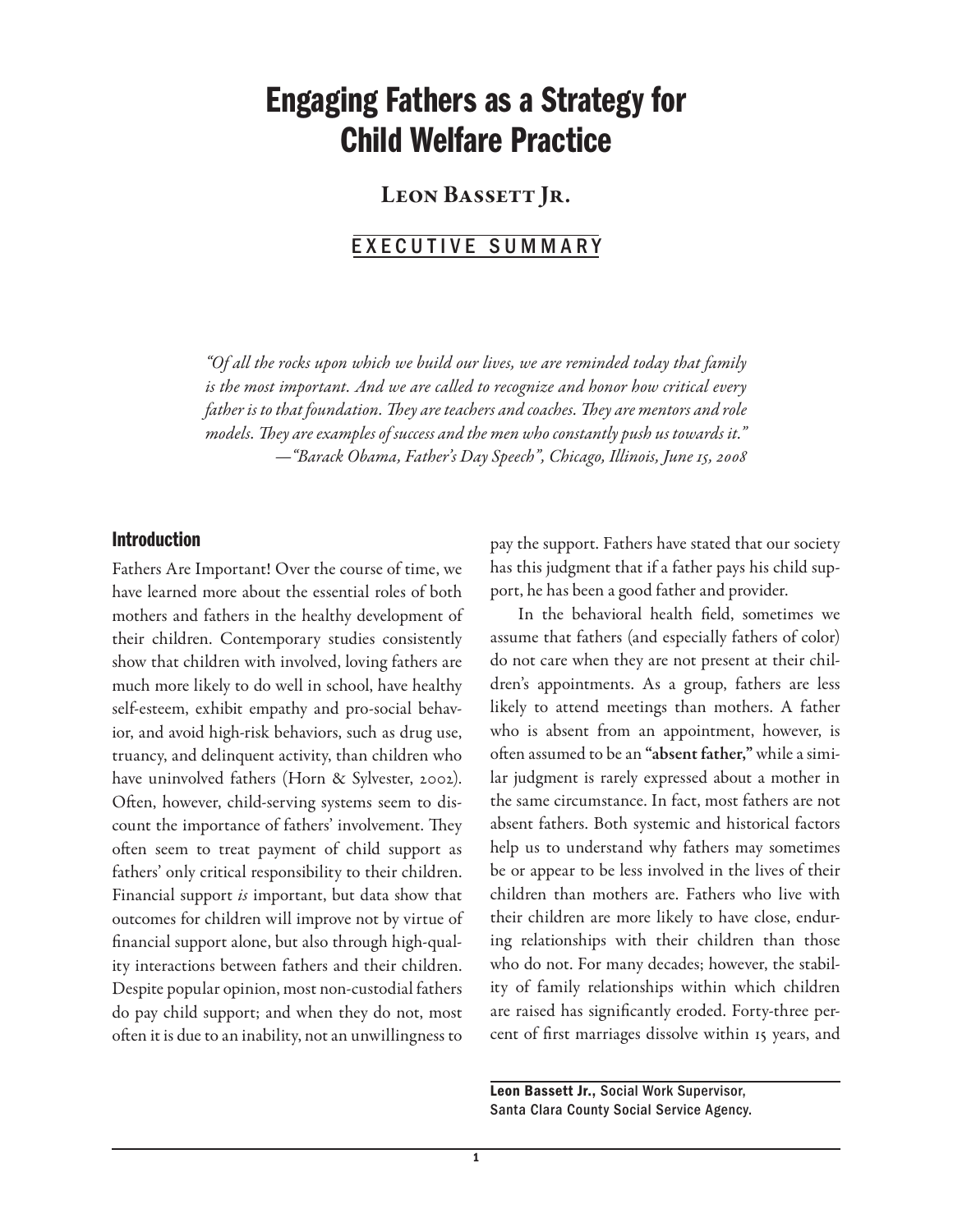approximately 60 percent of divorcing couples have children. Roughly one million children each year experience the divorces of their parents. Nearly 20 million American children (27 percent) live in single-parent homes. Eighteen percent of the single parents who currently live with their children are men, while 82 percent are women. (Of the single parents who are fathers, 8 percent are raising *three or more* children under 18 years of age.) The number of single fathers in the U.S.—now 2.5 million—has increased more than six-fold from 400,000 in 1970. Forty-two percent of single fathers are divorced, 38 percent have never married, 16 percent are separated, and four percent are widowed. Seventy-three percent have an annual family income of \$50,000 or less. Compared to children born to married parents, children born to co-habiting parents are three times as likely to experience eventual father absence; and children born to unmarried, *non*-cohabiting parents are four times as likely to live in a father-absent home.

From 1995 to 2000, the proportion of children living in single-parent homes declined slightly, while the proportion of children living with two married parents remained stable. Still, 24 million children (34 percent) today do not live with their biological fathers. Approximately 26 percent of absent fathers live in a different state than their children. Approximately 40 percent of children in father-absent homes have not seen their fathers even once during the past year. Approximately 50 percent of children not living with their fathers have never set foot in their fathers' homes. Clearly these statistics illustrate that the issue of fatherhood and parenting is much more complicated than is typically represented by society.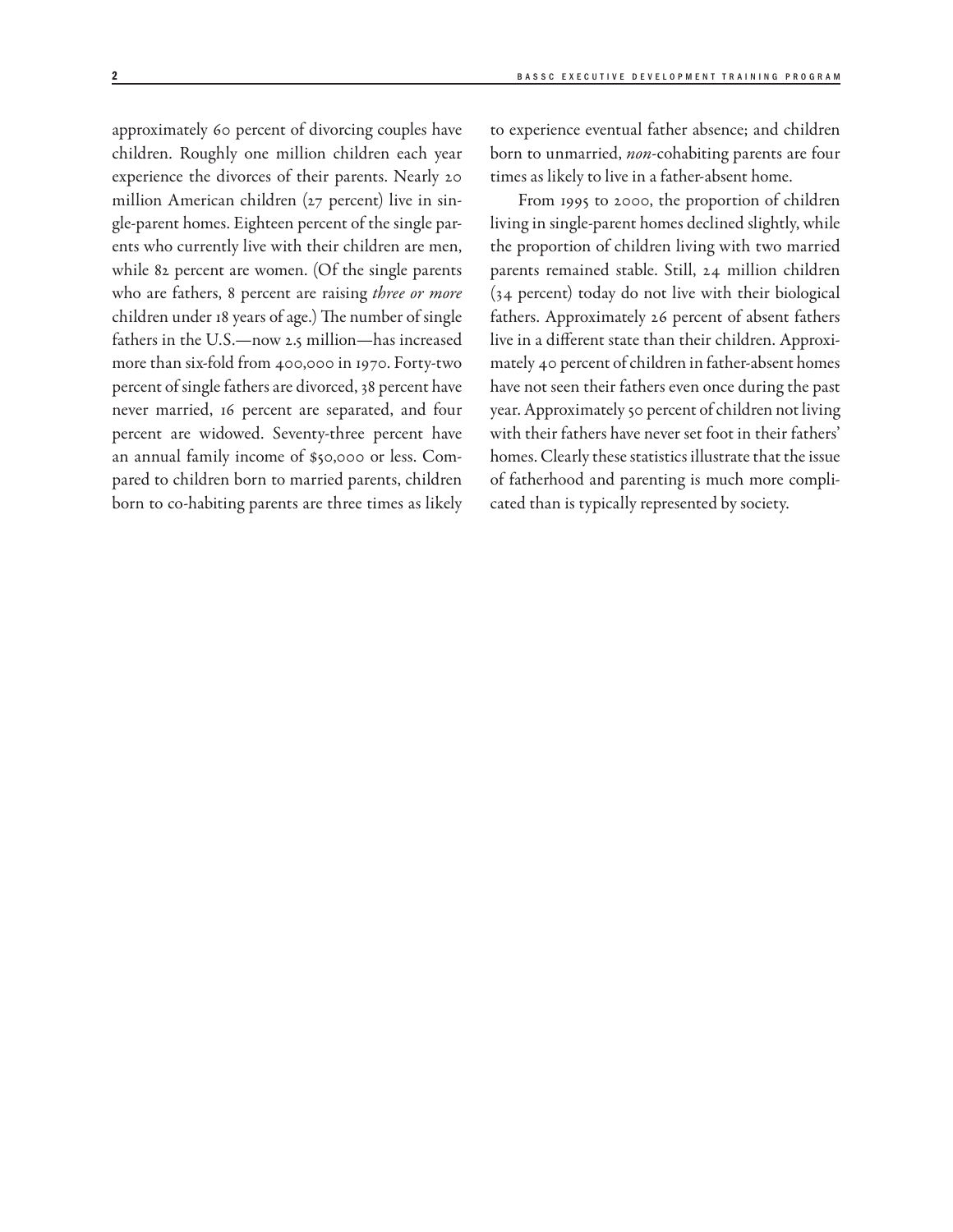# Engaging Fathers as a Strategy for Child Welfare Practice

# LEON BASSETT JR.

*"It is easier for a father to have children than for children to have a real father." —Pope John xxiii*

## **Background**

According to *Steven Mintz (1992)*, four key themes emerge from his examination of the history of fatherhood and motherhood. The first is that men and women's family roles have not evolved in a single linear direction. It has become common in recent years to discuss the history of motherhood and fatherhood in terms of a long-term shift from patriarchy and hierarchy to increasing egalitarianism and androgyny. I will argue that this model of historical change is inadequate to capture the complexities of historical change. A second major theme is that there has never been a single, unitary family role for women or men. Rather, motherhood and fatherhood have varied along and across lines of race, ethnicity, class, and religion. I would suggest that the diversity that characterizes the roles of fathers and mothers today mirrors the lack of uniformity one finds in the past. Third, we shall closely examine the expanding role of the state and growing professional expertise in altering the roles of mother and father.

### ENGAGING FATHERS IN CHILD WELFARE PRACTICE IS IMPORTANT

A good father is critical to the optimal development and well-being of a child. A father's role is more than that of economic provider and includes nurturing, care-giving, and emotional support. Successful fatherhood correlates with strongly positive outcomes. They can be part of the solutions to meet their children's needs for safety, stability/permanence, and well-being.

Fathers' involvement can positively support their children's safety and well-being in many other ways too (see *Table 1* below).

| <b>Children/Youth from Fatherless Homes</b>               | <b>Children/Youth from Homes with Fathers</b>             |  |  |
|-----------------------------------------------------------|-----------------------------------------------------------|--|--|
| ■ 63 percent of youth suicides                            | ■ 37 percent of youth suicides                            |  |  |
| • 90 percent of homeless and runaway youth                | ■ 10 percent of homeless and runaway youth                |  |  |
| ■ 85 percent of youth who exhibit behavioral<br>disorders | ■ 15 percent of youth who exhibit behavioral<br>disorders |  |  |
| ■ 71 percent of all high school dropouts                  | ■ 29 percent of all high school dropouts                  |  |  |
| • 75 percent of all youth in chemical abuse centers       | ■ 25 percent of all youth in chemical abuse centers       |  |  |
| • 70 percent of youth in state-operated institutions      | • 30 percent of youth in state-operated institutions      |  |  |

| TABLE 1 |                                                      |  |  |  |  |  |
|---------|------------------------------------------------------|--|--|--|--|--|
|         | <b>Workload Balancing Based on "The Peak" Number</b> |  |  |  |  |  |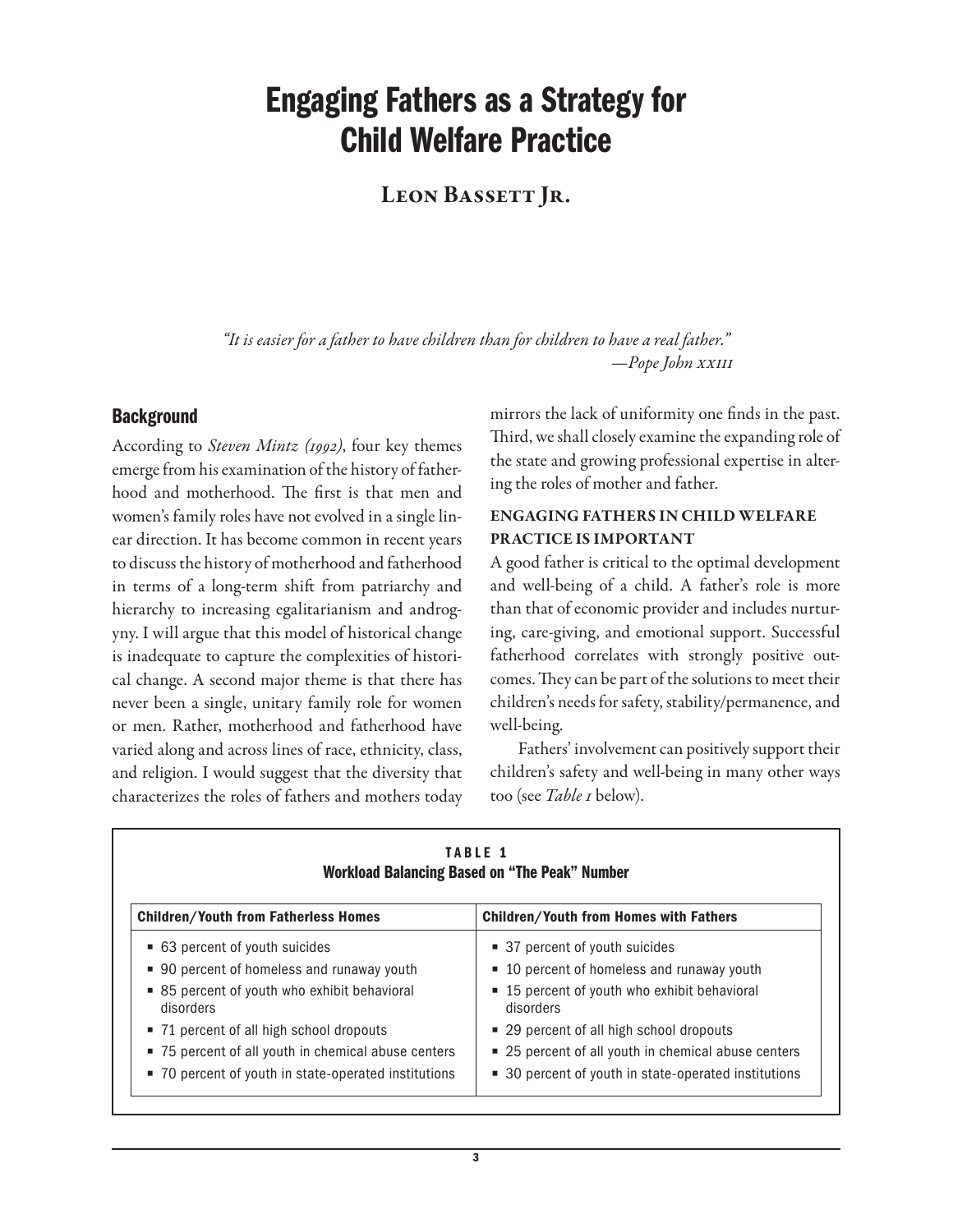Dads can offer additional perspectives about the needs and strengths of their children, and resources within the community and family. Fathers and paternal relatives may offer social or financial resources (e.g., health insurance, survivor benefits, and child support funds) that can support a plan of reunification. In foster care situations, permanency for the child can be expedited by placing children with their non-resident fathers with paternal kin, or through early relinquishment or termination of the father's parental rights.

#### Barriers to Father Involvement:

- Child welfare professional and systemic bias;
- Overburdened workers may be hesitant to involve non-custodial fathers;
- Mothers' gate-keeping;
- Characteristics of non-custodial fathers (i.e., incarceration, homelessness, significant impairment by substance abuse, military, unable to contribute emotional or mental support to the mother or children);
- Child welfare professional's reluctance to involve a male perpetrator; and
- Domestic violence.

#### Strategic plan to engage fathers

Fathering can potentially be enhanced through programs that help/benefit a child's relationship to their parent, foster employment and economic opportunities if needed, change institutional expectations and practices to better support fathers, and encourage personal and economic involvement with their children. An agency must consider the following to have success in engaging fathers in the child welfare system:

- 1. Public interest in fatherhood, as well as the research supporting the importance of engaged fathers in healthy child development, continues to grow.
- 2. Previous efforts to promote engaged fathers through programmatic and policy changes provide a foundation for future work.
- 3. Dwindling public resources, changes in political priorities, and leadership changes have led to diminished state-level leadership and attention to fatherhood (politically, legislatively, administratively, and programmatically).
- 4. Siloed policy mandates and funding from federal and state public agencies are driving efforts to support fatherhood programs, but no one designated "leader" (public or private) in the state has emerged to convene, facilitate and integrate efforts.
- 5. Public and private stakeholders should build a collaborative, sustainable, statewide leadership structure that can successfully support multiple efforts to promote engaged, committed fatherhood.

### Program Suggestions

The Contra Costa County Children & Family Services (CFS) Bureau of the Employment & Human Services Department implemented the Supporting Father Involvement (SFI) program, that continues to support ways for fathers to stay connected and benefit. *The program should be adopted for all of child welfare best practices models and program services for fathers and mothers.* Carolyn Cowan and Phillip Cowan, researchers for the University of California, Berkeley, conducted this research study and determined the effectiveness of father involvement within the family system. The Supporting Father Involvement (SFI) program is an evidence-based research intervention conducted by a number of counties within California by the University of California Berkeley. Originally funded in 2002 by the California Department of Social Services' Office of Child Abuse Prevention (ocap), a small number of counties, including Contra Costa County, participated to:

- 1. Determine the effectiveness of increasing positive father involvement with their families;
- 2. Reduce child abuse and neglect;
- 3. Measure organizational culture change to determine if the family resource center implementing the intervention had an increase in father participation in other programs and services;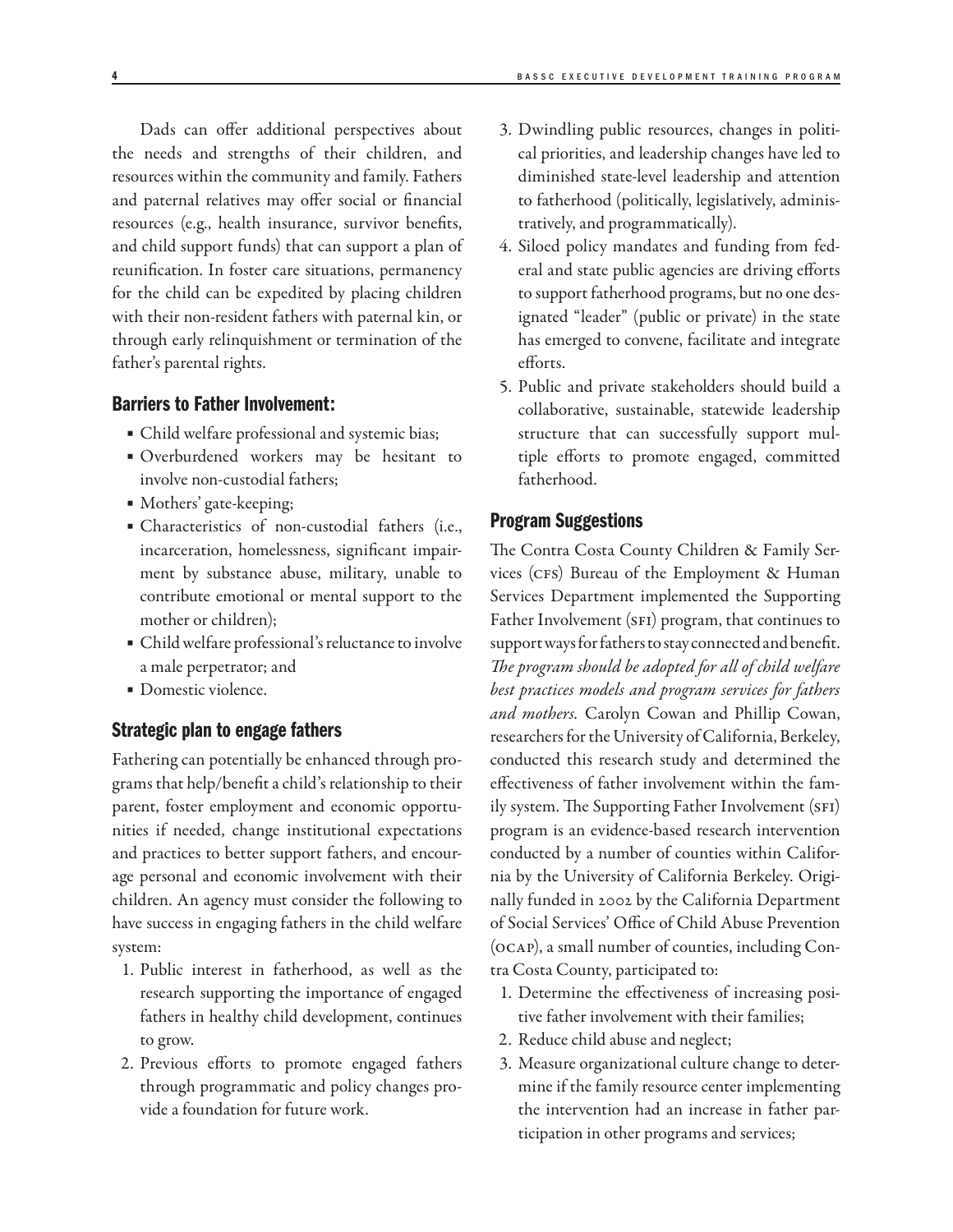- 4. Provide a one-time educational presentation on improved outcomes for children in families where fathers would take a positive active role;
- 5. Provide a 16-week (2 hrs. per week) fathers' group;
- 6. Provide a 16-week (2 hrs. per week) couples' group;

All project participants also received case management services. The SFI data is collected through family assessments administered three times during the families' participation.

Results of the initial analysis of the data confirm:

- Families and children are healthier when fathers are more involved with parenting and working with mothers as co-parents and partners.
- Parents experience reduced stress and anxiety and are more satisfied with their relationships.
- Children are less hyperactive and aggressive.

According to the Cowans, researchers for the University of California, Berkeley, their hypothesis was that if *Social Services Agencies, and local community services providers* could reduce symptoms of distress in the participants, affect the quality of their relationship as a couple, improve each of their relationships with the child and with their families of origin, and help them to use social supports more effectively to cope with life stress, then they would have a positive preventive effect on child abuse and neglect and, more generally, healthy family development. The SFI team is now ready to determine cost effectiveness of findings and to make the knowledge base about the methods, strategies, and success of the program in engaging and supporting fathers and their families more readily available for providers both inside and outside California. The SFI programs should involve a wide range of practice models, policy, procedures, and interventions, reflecting the multiple domains of responsible fathering, the varied residential and marital circumstances of fathers, and the array of personal, relational, and ecological factors that influence men as fathers. It appears a consensus is emerging that responsible fathering means establishing paternity, being present in the child's life (even if divorced or unmarried), sharing economic

support, and being personally involved in the child's life in collaboration with the mother. The research literature on fathering has long been on empirical studies of specific fathering behaviors and notably short on theory and the bigger picture. And while innovative programs, e.g., the *San Mateo County Fatherhood Collaborative, Fatherhood and Male Involvement for Santa Clara County sponsored by First 5 and Santa Clara County SSA/DFCS' Fatherhood Initiative, The Bay Area Fathering Integrated Data System (bayfids) Project, Australian All-Male Discussion Forums for Expectant Fathers, and the Florence Crittenden Services Fatherhood Program,* that provide a forum to address and support the importance of men and fathers taking an active role in the well-being of children and families to promote better fathering have multiplied in the past decade, they have often not been connected to either research or theory.

*I would highly recommend that each county social services agency consider this program based on cost effectiveness of the findings, and the methods, strategies, and success of the program in engaging and supporting fathers and their families more readily available for services providers.*

According to the Cowans, the case study continues to look at the factors that influence fathering and presents a systemic, contextual framework that highlights multiple interacting influences on the father-child relationship: father factors, mother factors, child factors, co-parental factors, and broader contextual factors, institutional barriers and the cost to agencies for not providing services to fathers. A principal finding of this case study is that fathering is influenced, even more than mothering, by contextual forces in the family and the community. A father who lacks a good relationship with the mother is at risk to be an irresponsible father, especially if he does not reside with the child, as is a father who lacks adequate employment and income. In particular, fathering programs should:

a. involve mothers where feasible and, especially for unmarried fathers, families of origin;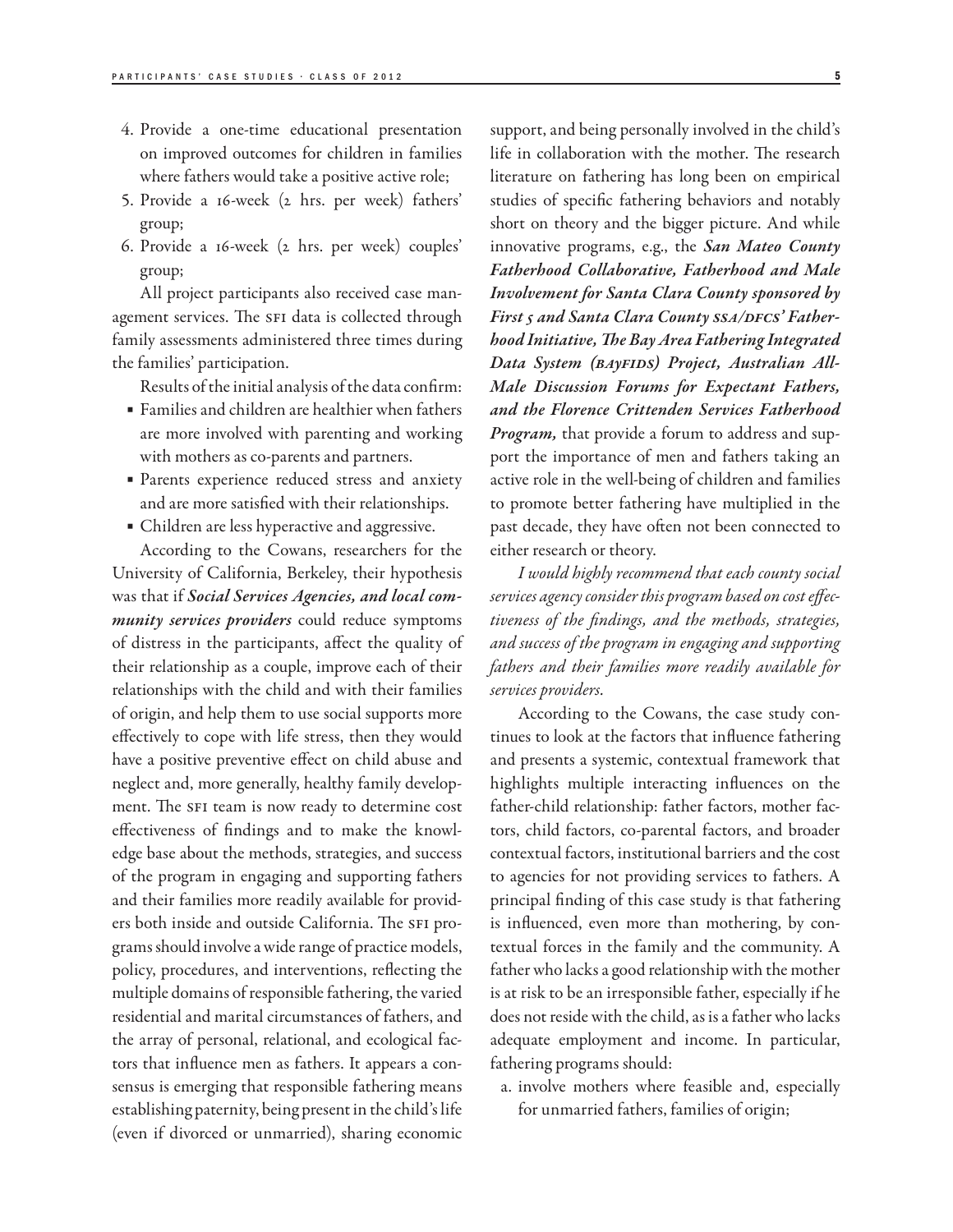- b. promote collaborative co-parenting inside and outside marriage;
- c. emphasize critical transitions such as birth of the child and divorce of the parents;
- d. deal with employment, economic issues, and community systems;
- e. provide opportunities for fathers to learn from other fathers; and
- f. promote the viability of caring, committed, and collaborative marriages.

Families come to the attention of the child welfare system to prevent the abuse or neglect of children, protect children from abuse or neglect, and/or find permanent families for those who cannot safely return to their families. Fathers can play a critical role in strengthening families to successfully care for their children, ensure their safety, and foster their well-being.

An assortment of challenges can contribute to relatively low involvement by fathers in child welfare practice. Among them:

Fathers are generally much less immediately available to child welfare systems than are mothers. Most children who are removed and placed in protective foster care come from homes where their fathers are not living; it takes time, effort, and resources to locate those fathers. According to the United States Department of Health and Human Services' *"What about the Dads?"* study, child welfare workers clearly *know* that the mother is the biological parent of the child; but only dna testing or other time-consuming processes can establish paternity. Unless paternity has been established, a named father is not considered to be legally related to the child and cannot participate in court proceedings about the child. Mothers are often the gatekeepers to the father's participation and sometimes provide false information about the father or request that the father have no contact with the child, making it difficult to know the truth about either parent, and difficult to balance the mother's wishes with the best interest of the child. Child welfare agency culture often focuses on

the needs of mothers and their children, while attention to fathers is often viewed as "punitive" in tone, typically related to child support enforcement. Some child welfare workers admit that the obligation to report fathers to child support undermines engaging them in the child welfare process.

Few services and resources are designed to "fit" fathers' needs. Many fathers work long hours and need services to be provided during non-traditional work hours, and fathers' situations may pose a barrier to contact (e.g., homeless or transient, live outof-state, or lack reliable transportation). Parenting classes and support groups are typically designed for mothers, and service providers usually focus on the primary relationship between the mother and the child. When faced with these challenges, as well as high caseloads, child welfare workers often put less effort into engaging fathers in the case process because it is just "more difficult."

It is recommended that there be more attention paid to several key considerations in efforts to effectively engage fathers involved with the child welfare system. First, programs should utilize different approaches for engaging fathers than those used for engaging mothers, taking into account sensitivity to gender and cultural assumptions about gender roles and the benefits of fathers working with fathers. In addition, fathers should be recognized as equal to mothers in their parental roles and rights; and agencies need to invest as much effort in finding fathers and paternal kin as they do in finding mothers and maternal kin. Third, agency practices should require that both parents (not just the custodial parent) are contacted when problems and the need for decisions about the child arise. In fact, agencies should intentionally examine *any* biases and assumptions they may hold regarding a father's willingness to participate in the parenting process. These considerations about engagement impact agency policy, protocols, collaboration with other community agencies, workload, training, funding, and the identification and location of fathers.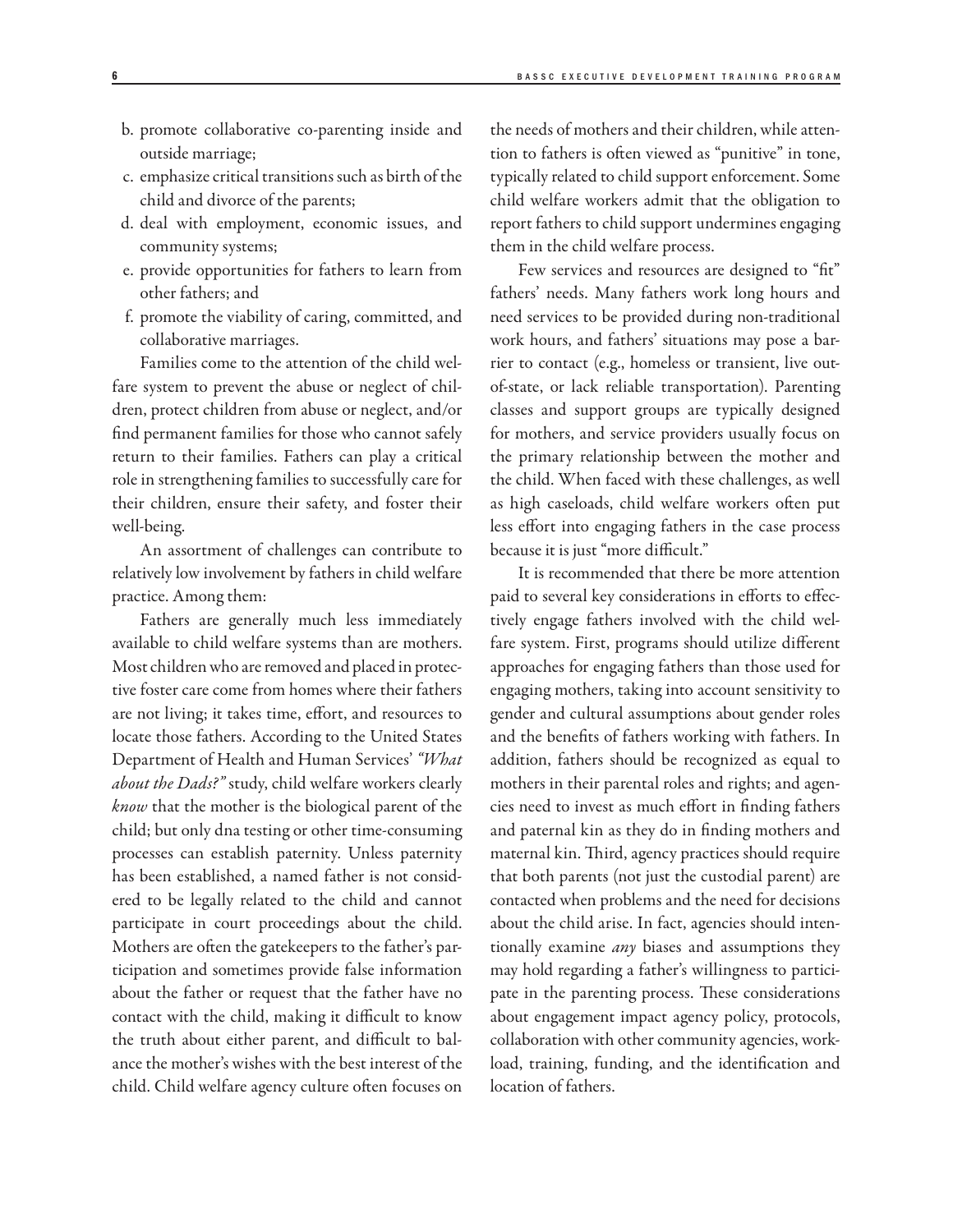#### **Conclusion**

The collaborative leadership structure should engage university partners to define, operationalize and evaluate "father engagement" as an outcome in human service efforts. Currently, there are a number of "father-friendly assessments" developed by organizations, such as the National Fatherhood Initiative and the Quality Improvement Center on Non-Residential Fathers that provide a framework for assessing agency policy, practice, cultural norms, staff training and other areas critical to quality practice in engaging and working with fathers. These tools are an important first step in the change process, but research and experience confirm that "handson" support for organizations interested in applying these tools is critically important.

A number of community-based agencies have had significant success in raising community awareness about fatherhood, creating organizational cultures that welcome and value the engagement and participation of fathers and in recruiting and retaining fathers in organizational programs and activities. The strategies including public awareness materials, marketing materials for programs and organizational change ideas that can be shared broadly with fatherhood stakeholders as a foundation on which to build future efforts. Language and concepts used by stakeholders in the fatherhood movement may be detrimental to advocates' efforts to change the public's understanding of fathers. Community-based and social services agencies need more stable, ongoing financial resources to really engage in developing a body of effective fatherhood programs. Given the current budget crisis in California and nationally, the likelihood of obtaining increased, sustainable funding for fatherhood programs is low. Nevertheless, there are opportunities for 1) integration of fatherhood programs within existing, stable agencies and programs; 2) identifying the most promising models and leveraging funding for research and implementation; and, 3) for building public support

for fathers broadly as core actors in their children's healthy development and growth.

So, I would recommend identifying communitybased agencies and regional social services agencies that can implement integrated services to promote fatherhood programs. Examples include: *San Mateo County Fatherhood Collaborative and Fatherhood and Male Involvement for Santa Clara County spon*sored by First 5 and Santa Clara County SSA/DFCS' *Fatherhood Initiative and Contra Costa County's Children & Family Services (cfs) Supporting Father Involvement (SFI). We must as an agency integrate as many fatherhood services programs to promote the viability of caring, commitment, and collaboration.*

#### Acknowledgements

I would like to thank Joe Valentine, Contra Costa County, EHSD, for hosting BASSC's fifteen day internship and a special thanks to both Paul Buddenhagen, Eastbay Work Administrator/Services Integration Program Manager, and Tracy Ward, LCSW, Group Leader for the opportunity to review and observe The Supporting Father Involvement Program. They were both wonderful ambassadors, guides and liaisons through this project. I would like to also thank Carolyn and Phil Cowan, the SFI Researchers at University of California, Berkeley for their vision and knowledge to promote fatherhood involvement in the child welfare system. I would like to also thank my department directors, Lori Medina and Jaime Lopez; Deputy Director for Santa Clara County DFCS and ssa Interim Director, Luke Leung; Gina Sessions, Deputy Director Operations; and my manager, Janet Atkins, SSPM III, for giving me the opportunity to attend the BASSC training program.